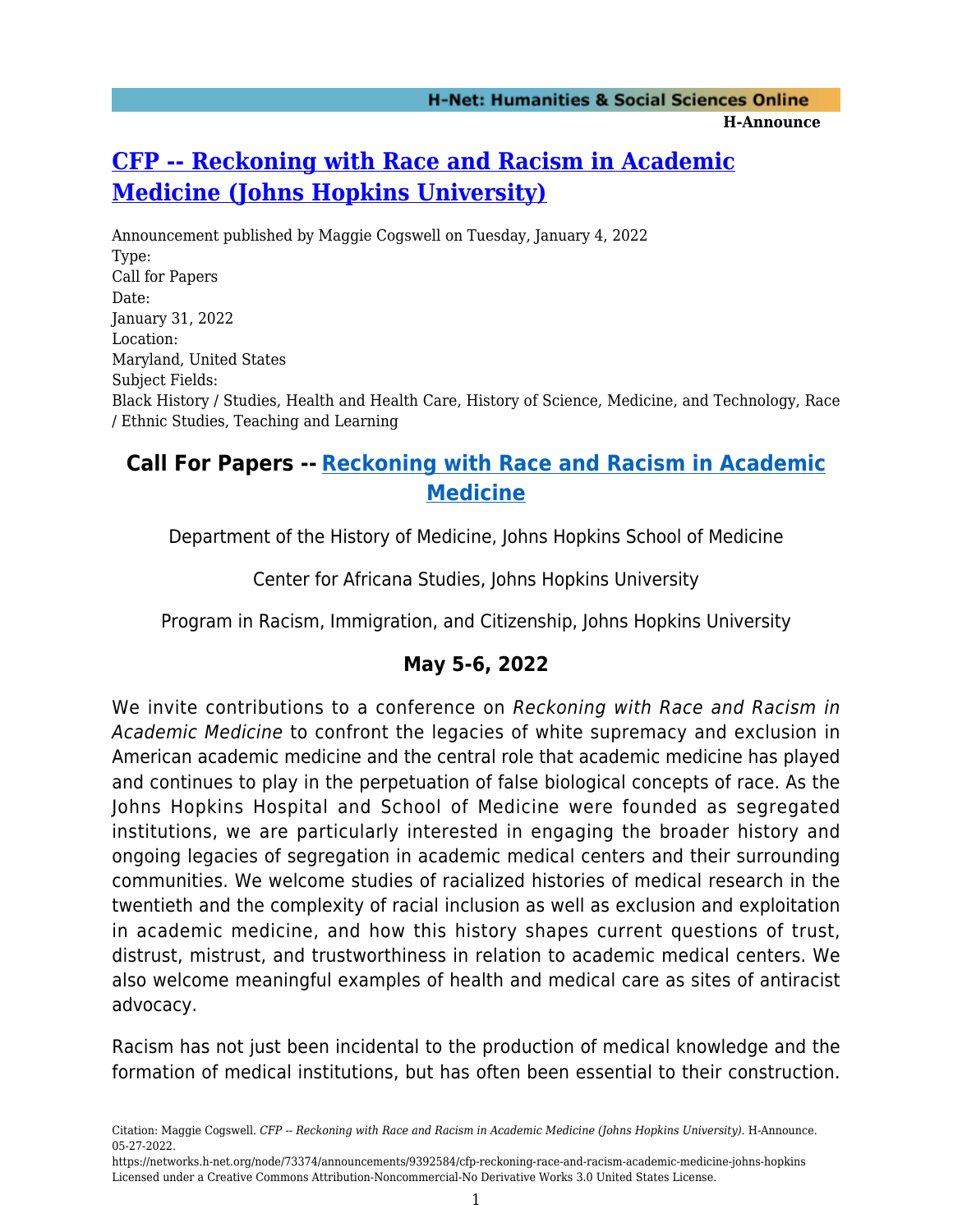#### **H-Net: Humanities & Social Sciences Online H-Announce**

The history of medicine and health care is marked by racial injustice and myriad forms of violence: ongoing scientific racism in medicine, unequal access to health care, the segregation of medical facilities, and the exclusion of African Americans and other racialized groups from medical education. These practices often form the backbone of racist thought and structures outside of medicine as well. While none of this is news to communities of color in the United States, many in the field of academic medicine are at the beginning of addressing these issues in practice. In order to develop more effective anti-racist responses to entrenched health inequalities, the COVID-19 pandemic, and future health crises, medicine needs to fully confront these painful histories of structural violence. How can we move towards a more inclusive version of historical reckoning? What tools can be deployed to unseat the convenient mythologies we have constructed to convince ourselves that the institutions of daily life have benign trajectories? How can we learn to confront our more challenging historical legacies to produce lasting impact, engagement, and policy change?

This reckoning requires engagements both inside and outside of academic medicine. As this conference examines the centrality of history as a tool and as a method to understand the historic and current intersection of structural racism and health, it also reinforces broad institutional efforts by medical students and faculty and professional associations around the country to build antiracist curricula and commit to engaging with structural racism as a key aspect of medical training and policy change. We engage with this history not merely to expose past harms, but to chart a more equitable course forward for health and health care. We intend this conference to be an opportunity to think broadly and critically about history and its role in perpetuating structural racism in health and health care—and to explore how insights drawn from this history can be employed in dismantling ongoing racial inequalities.

We invite submissions of individual papers, panels, roundtables, and posters from across disciplines and communities. We especially encourage graduate and medical students, trainees, community organizations, professional associations, and activists to participate.

Topics may include, but are not limited to the following:

- The historical impact of segregation in medical practice and medical institutions and their surrounding communities
- The historical processes of segregation, desegregation and integration of medical institutions and the limits of diversity/inclusion policies in medical

Citation: Maggie Cogswell. *CFP -- Reckoning with Race and Racism in Academic Medicine (Johns Hopkins University)*. H-Announce. 05-27-2022.

https://networks.h-net.org/node/73374/announcements/9392584/cfp-reckoning-race-and-racism-academic-medicine-johns-hopkins Licensed under a Creative Commons Attribution-Noncommercial-No Derivative Works 3.0 United States License.